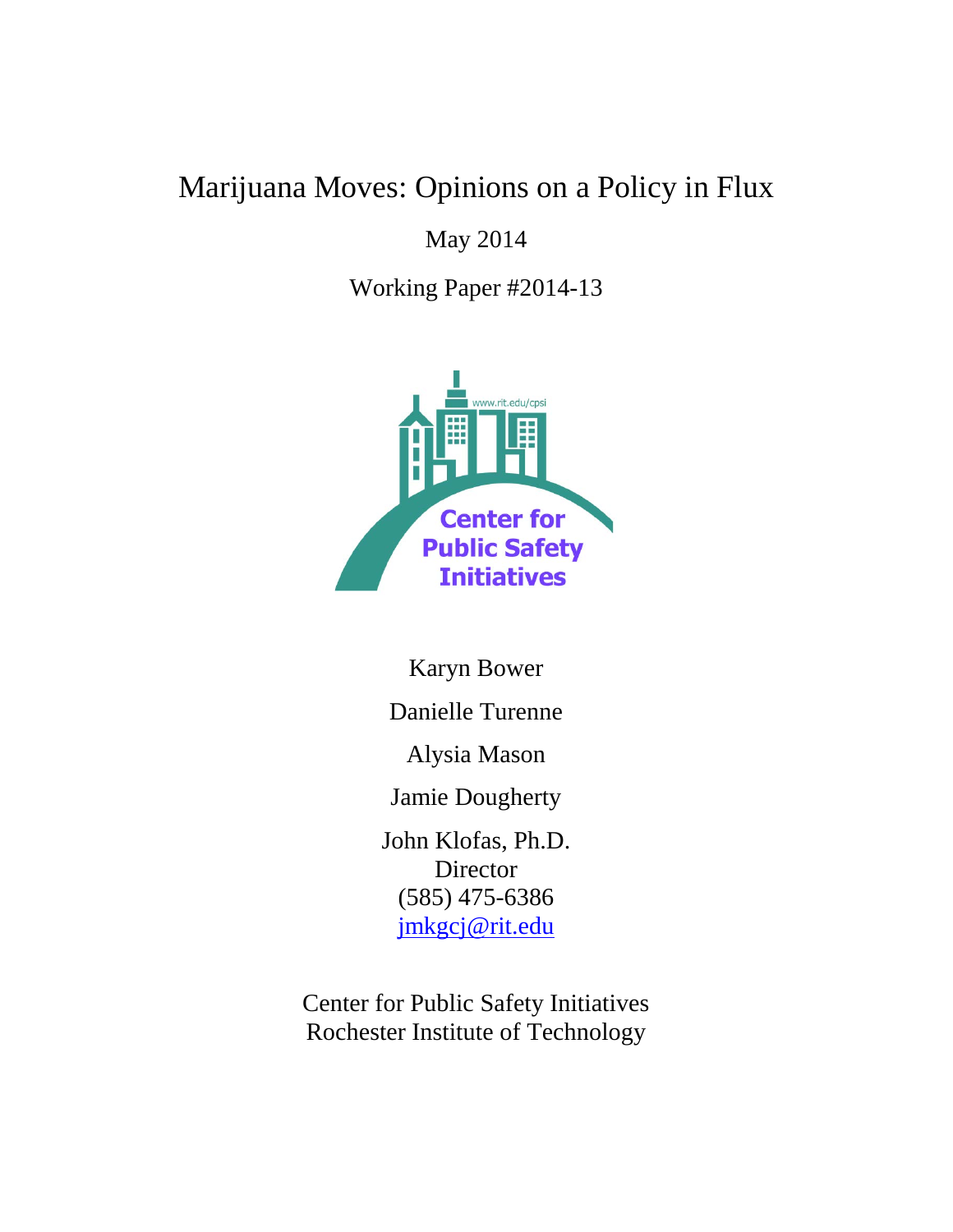#### **Introduction**

This paper examines the intensity of people's interest in changing marijuana policy. It is based on a survey of 484 individuals at the Rochester Institute of Technology's Imagine Innovation Festival in May 2014. The vast majority of respondents supported legalization of medical marijuana, and roughly half supported legalization for recreational use, which is similar to national estimates, but few expressed intentions to use marijuana if it were legal. Overall, most survey respondents underestimated the overall level of support for marijuana policy changes. Respondents with the most intensely-held opinions, however, either for or against legalization, also tended to think that most other people agreed with them.

#### **Marijuana Laws**

Support for changes in marijuana laws has increased dramatically in the past decade, with polls now showing a narrow majority in support of legalization for recreational use. Between 2007 and 20[1](#page-11-0)3, support grew from 35% to  $52\%$ .<sup>1</sup> Nonetheless, analysts caution against assuming support will continue to grow, as most people do not find marijuana use to be positive but rather express ambivalence towards the issue. Supporters tend to believe that enforcement of marijuana laws is unfairly distributed socioeconomically and unnecessarily expensive. Many hope that taxing marijuana sales will be a major source of public revenue.

As of 2014, sixteen states have decriminalized marijuana possession in various small amounts. In New York State, possession of 25 grams or less (7/8 of an ounce or less) was decriminalized in 1977. Possession at that level is a Violation, punishable with a maximum fine of \$100. Possession of 25 grams to 2 ounces, or having marijuana in public view, can be a misdemeanor, and the felony level is reached for possession of more than eight ounces. With passage of a law going into effect in October 2014, Maryland became the most recent state to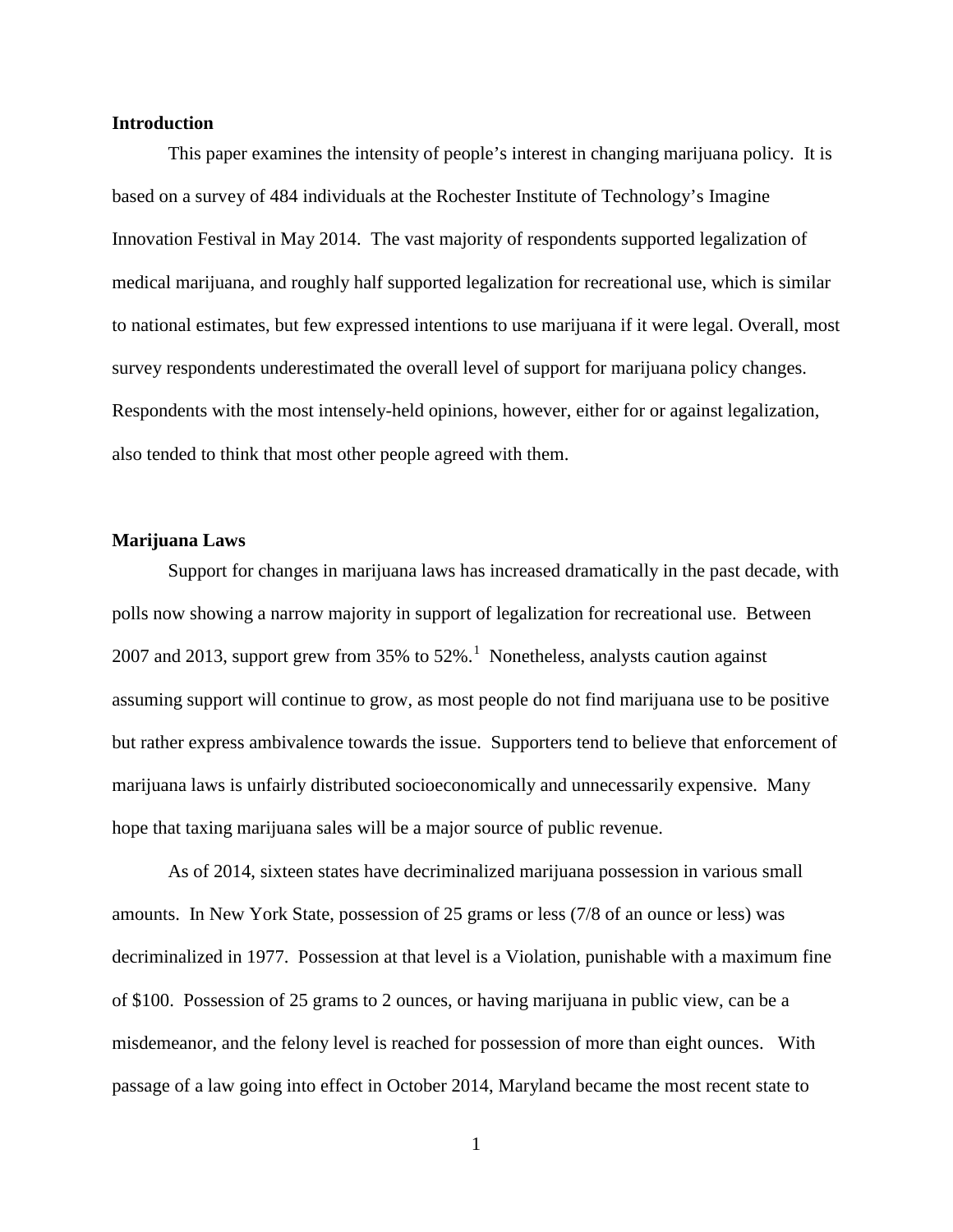decriminalize possession of small amounts of marijuana. Twenty-one states and Washington D.C. have legalized medical marijuana, all since 1996, and two states, Colorado and Washington, have recently legalized use for recreational purposes.

In light of these changes to state marijuana legislation, and growing public support for legalization, we sought to better understand not only whether people supported legalization, but also the intensity of their opinions and how accurately they were able to estimate others' opinions.

#### **The Survey**

At the Center for Public Safety Initiatives, we have utilized a "Brief Survey Method" in which respondents are asked opinions on a small number of questions, and demographic information is collected in a process that takes less than 5 minutes. We distributed brief surveys at the annual Imagine RIT festival on May 3, 2014 asking people whether they agreed with several statements related to marijuana policy change. Surveys were completed by a total of 484 adults.<sup>[2](#page-11-1)</sup> This survey is included in Appendix A. Our respondents thus form a large opportunity sample but are not a scientifically selected representative public sample. It is worth noting, however, that overall support for legalization in our respondents closely mirrors results from other research.

#### **Opinions on the Law**

As shown below, the vast majority of respondents (90.8%) agreed that marijuana should be legally available to people with certain medical conditions. Over 60% agreed that possession of small amounts should be decriminalized. Half (49.5%) of the respondents agreed that marijuana should be legalized for recreational use by adults. Despite those views, few respondents reported that they would use marijuana if it were legal. Only 25% said they would try marijuana, and just over 7% said they would use it regularly.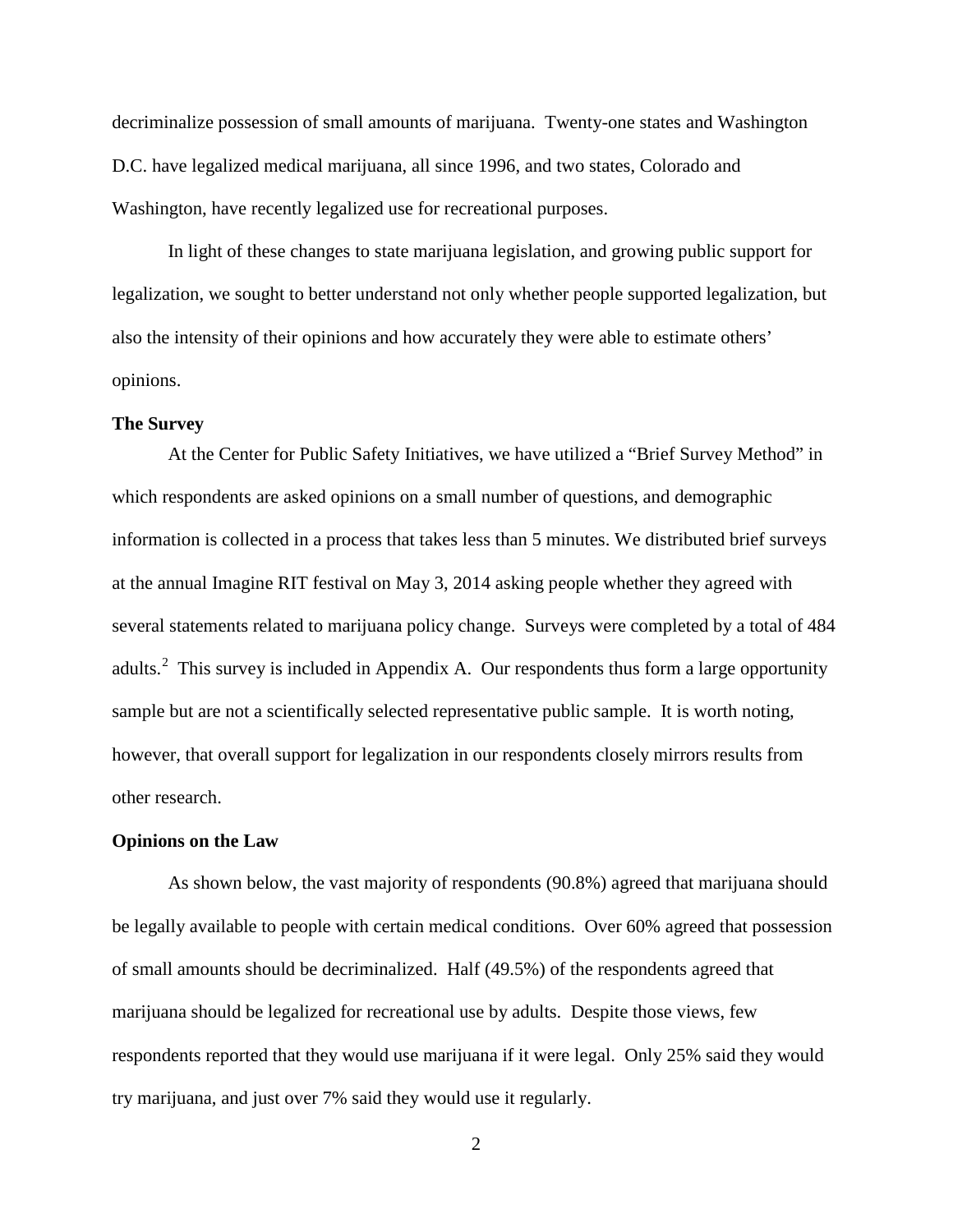

There were also some significant differences across respondents with different characteristics. As seen below, with regard to the support for legalization for recreational use, analysis of gender, age and life experience variables showed significant differences across respondents.<sup>[3](#page-11-2)</sup> The one variable not achieving significance was whether the person lived in or outside of a city.

| Respondent<br>Characteristic | % Agreeing that MJ<br>should be legal for<br>recreational use |  |  |  |  |  |  |
|------------------------------|---------------------------------------------------------------|--|--|--|--|--|--|
| Male                         | 57.5                                                          |  |  |  |  |  |  |
| Female                       | 41.8                                                          |  |  |  |  |  |  |
| 30 years and younger         | 59.7                                                          |  |  |  |  |  |  |
| Over 30                      | 42.6                                                          |  |  |  |  |  |  |
| Have no children             | 57.9                                                          |  |  |  |  |  |  |
| Have Children                | 43.3                                                          |  |  |  |  |  |  |
| City Resident                | 51.3                                                          |  |  |  |  |  |  |
| Not City                     | 48.2                                                          |  |  |  |  |  |  |
| Smoked Cigarettes            | 60.1                                                          |  |  |  |  |  |  |
| Never Smoked                 | 44.2                                                          |  |  |  |  |  |  |
| Use Alcohol                  | 59.8                                                          |  |  |  |  |  |  |
| Not Use Alcohol              | 44.1                                                          |  |  |  |  |  |  |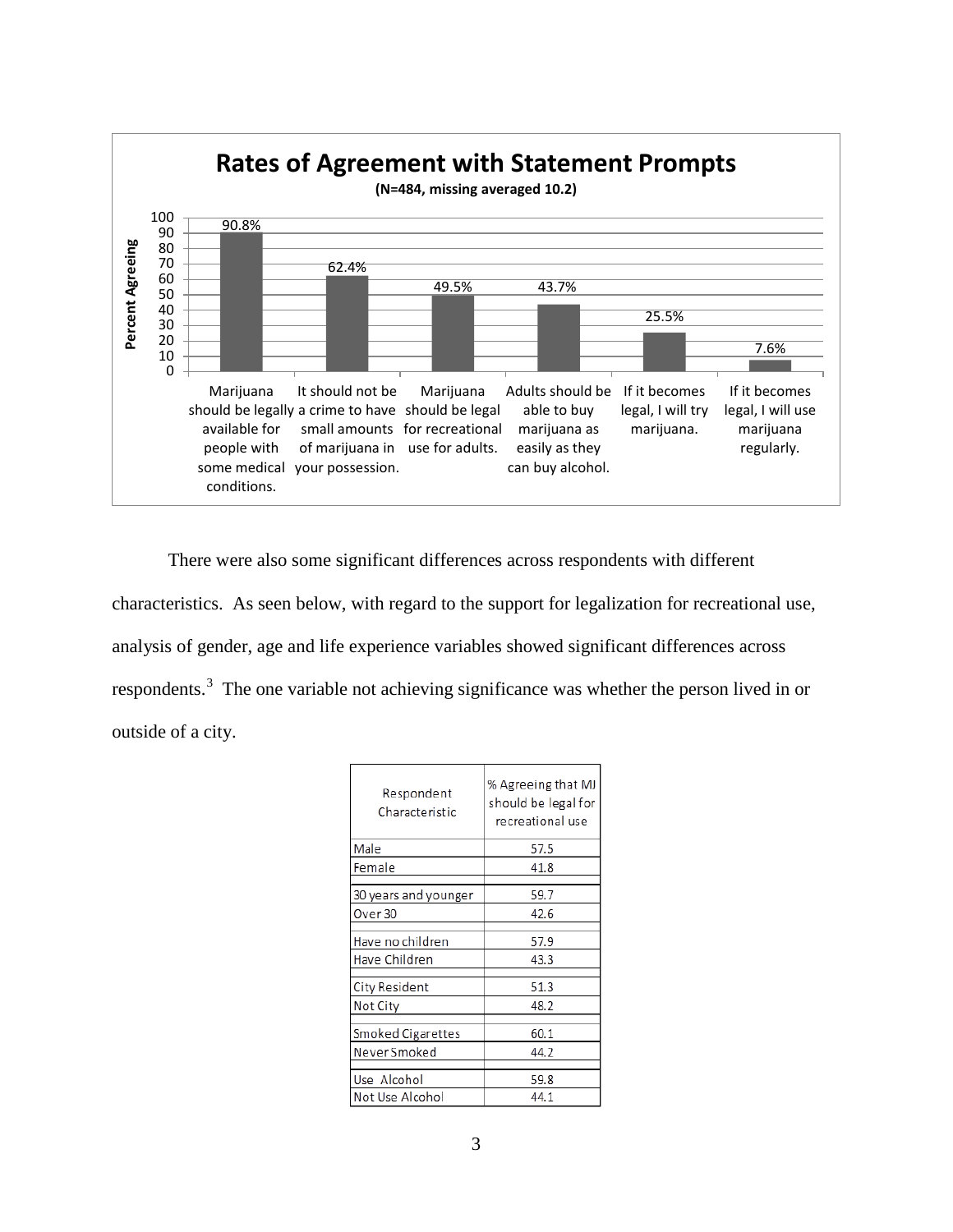#### **Intensity of Support for Change**

In our formulation of the survey, we sought to develop questions that reflected what we saw as a continuum by asking about support for relatively minor changes (medical marijuana) to including more extreme changes in marijuana law and related behavior (expecting to use marijuana regularly if legal).<sup>[4](#page-11-3)</sup> With that aspect of the survey design, the figure above shows expected declines in agreement levels as the status of proposed changes deviated further from the current law in New York.

The table below shows the cumulative levels of agreement across the six policy questions. It shows that a small number of respondents (7.7%) did not support any of the changes in policy and that a small number (6.4%) agreed with all of the statements. Nearly half (46.6%) supported 2 to 4 of the policy change statements. This supports the view that there are few people who do not favor some change in marijuana policy. There is wide support for some change, including legalization for recreational use. And, there are also few people who expect to use marijuana regularly regardless of its legal status.

| <b>Level of Agreement</b> |             |  |  |  |  |  |  |  |  |
|---------------------------|-------------|--|--|--|--|--|--|--|--|
| <b>Across Statements</b>  |             |  |  |  |  |  |  |  |  |
| Number of                 |             |  |  |  |  |  |  |  |  |
| <b>Statements Agreed</b>  | $%$ Of      |  |  |  |  |  |  |  |  |
| with                      | Respondents |  |  |  |  |  |  |  |  |
| 0                         | 7.7         |  |  |  |  |  |  |  |  |
| 1                         | 26          |  |  |  |  |  |  |  |  |
| 2                         | 14.1        |  |  |  |  |  |  |  |  |
| 3                         | 10.2        |  |  |  |  |  |  |  |  |
| 4                         | 22.3        |  |  |  |  |  |  |  |  |
| 5                         | 13.2        |  |  |  |  |  |  |  |  |
| 6                         | 6.4         |  |  |  |  |  |  |  |  |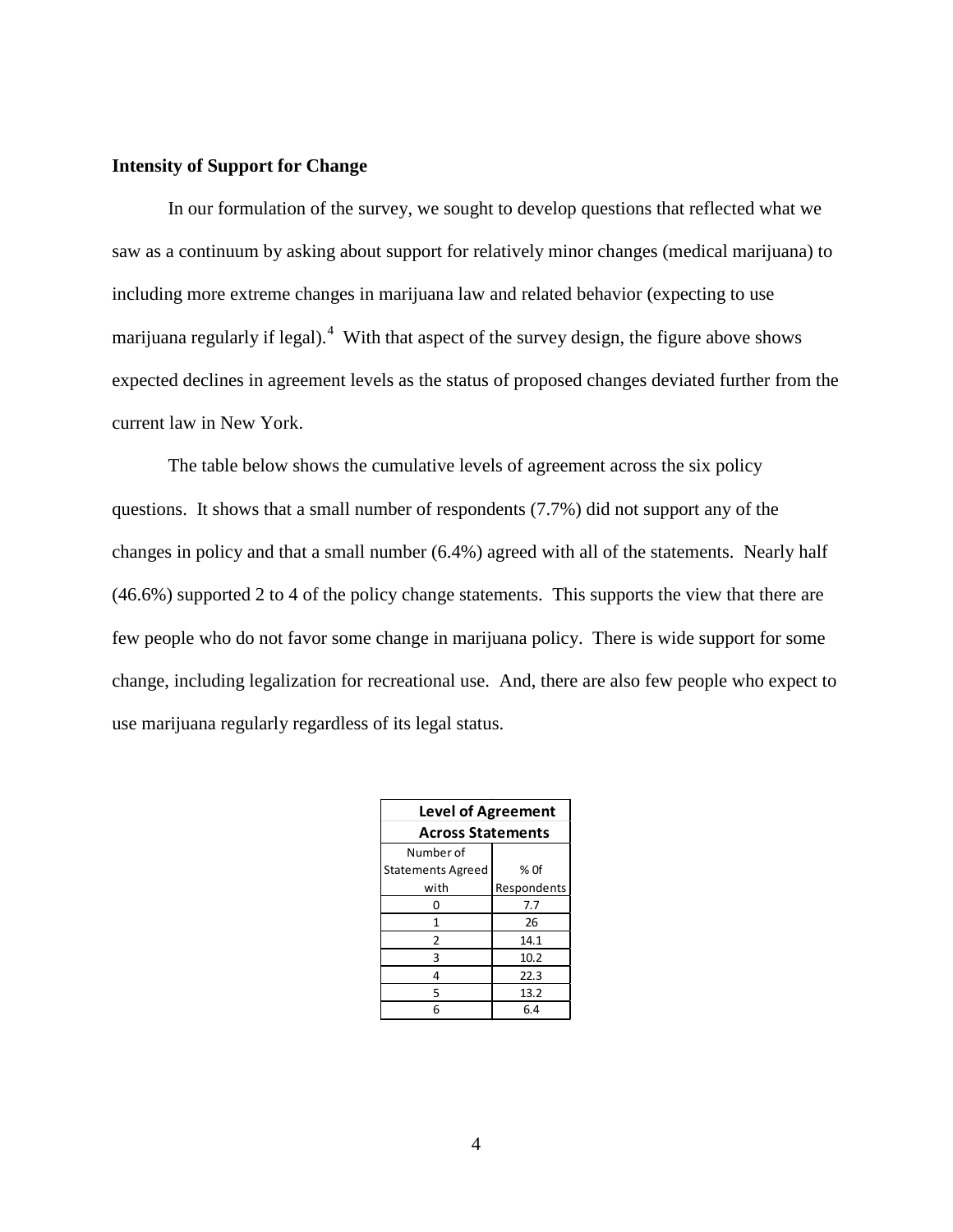As shown in the section above, in our analysis we found that some opinions differed across characteristics of our respondents.<sup>[5](#page-11-4)</sup> Two significant predictors of the strength of respondents' opinions were their age and a history of smoking cigarettes. Younger people and those who have smoked were likely to agree with more of the policy change statements. Also, men were likely to agree with more statements than women.

#### **What We Think Others Think**

We were also interested in understanding what our survey respondents thought others would think about changing laws on marijuana. Do they think their views are widely shared, or do they think their views are different than everyone else? And of course, regardless of whether they think they are in the majority or in the minority, are they right or are they wrong in there estimates of others opinions?

Our survey respondents were not very good at estimating the opinions of others.<sup>[6](#page-11-5)</sup> The **boxes in the chart below** indicate the percentage of people who estimated in the correct range (within 20% of the actual level) of agreement across all respondents. With regard to medical marijuana, fully 75% of respondents underestimated the level of support by more than 20%. For legalizing marijuana for recreational use, nearly a third (32.6%) overestimated support and nearly 40% underestimated support. When it came to using marijuana regularly if it were legal, 54.6% of respondents thought at least 30% of others would agree when only 7.6% actually did. Another third of respondents thought that at least 50% would use it regularly.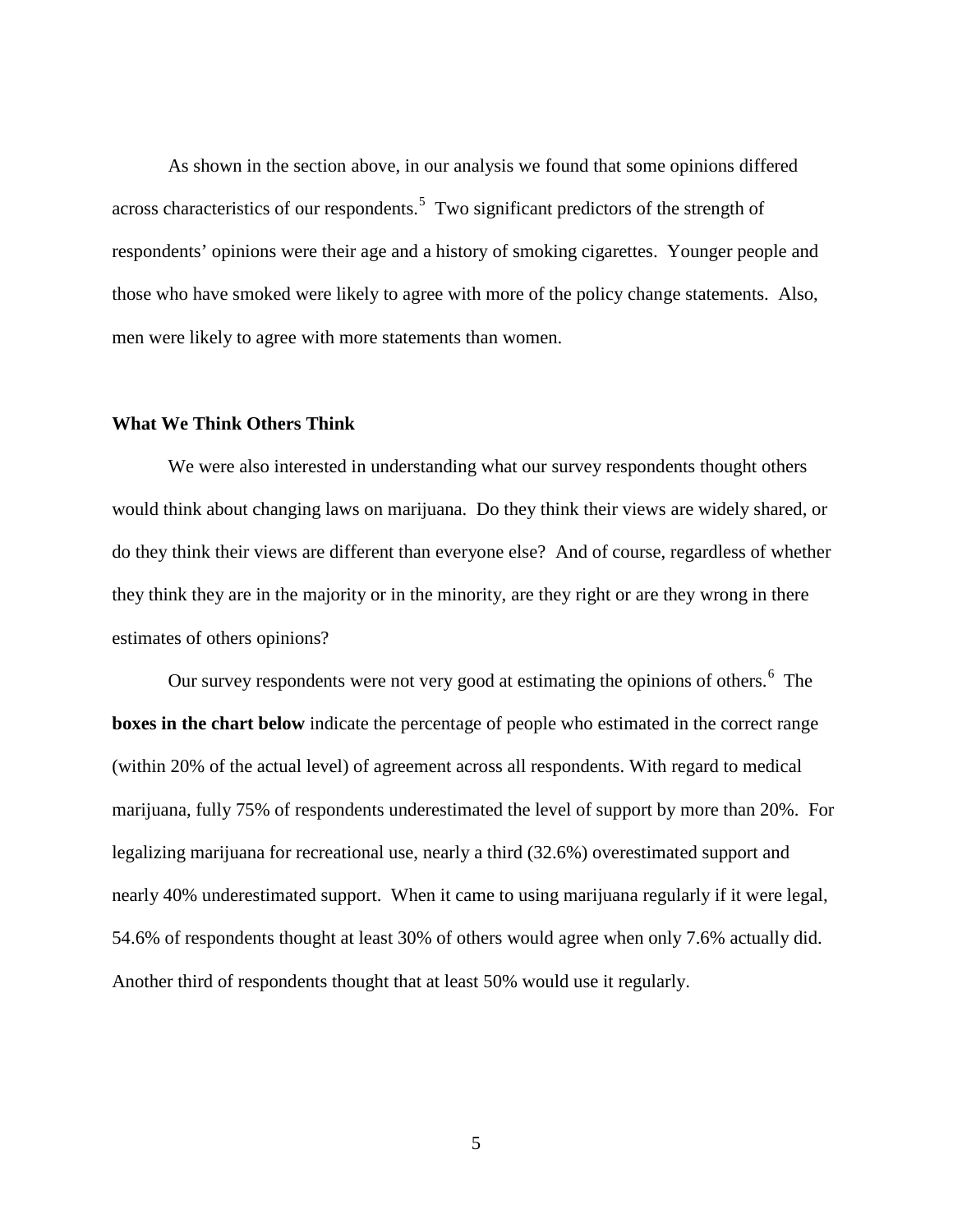

On each item, correct estimates of others' opinions were never reached by even a third of our respondents. In other words, the survey group as a whole agreed with more of the statements than they thought other individuals would. Most survey takers dramatically underestimated the level of support for medical marijuana, were split in underestimating and overestimating support for legalizing recreational use, but they dramatically overestimated the number of people who would smoke marijuana regularly if it were legal.

### **Do Others Think Like You Do?**

Knowing respondents own views, as well as their estimates of other's opinions, made it possible to identify those who were the most accurate and least accurate in their estimates. We started by examining the average level of error in the estimates across all five policy statements. For the most part, respondents' estimates of what other people would say on the survey were inaccurate by underestimating levels of agreement. The table below shows that most people fell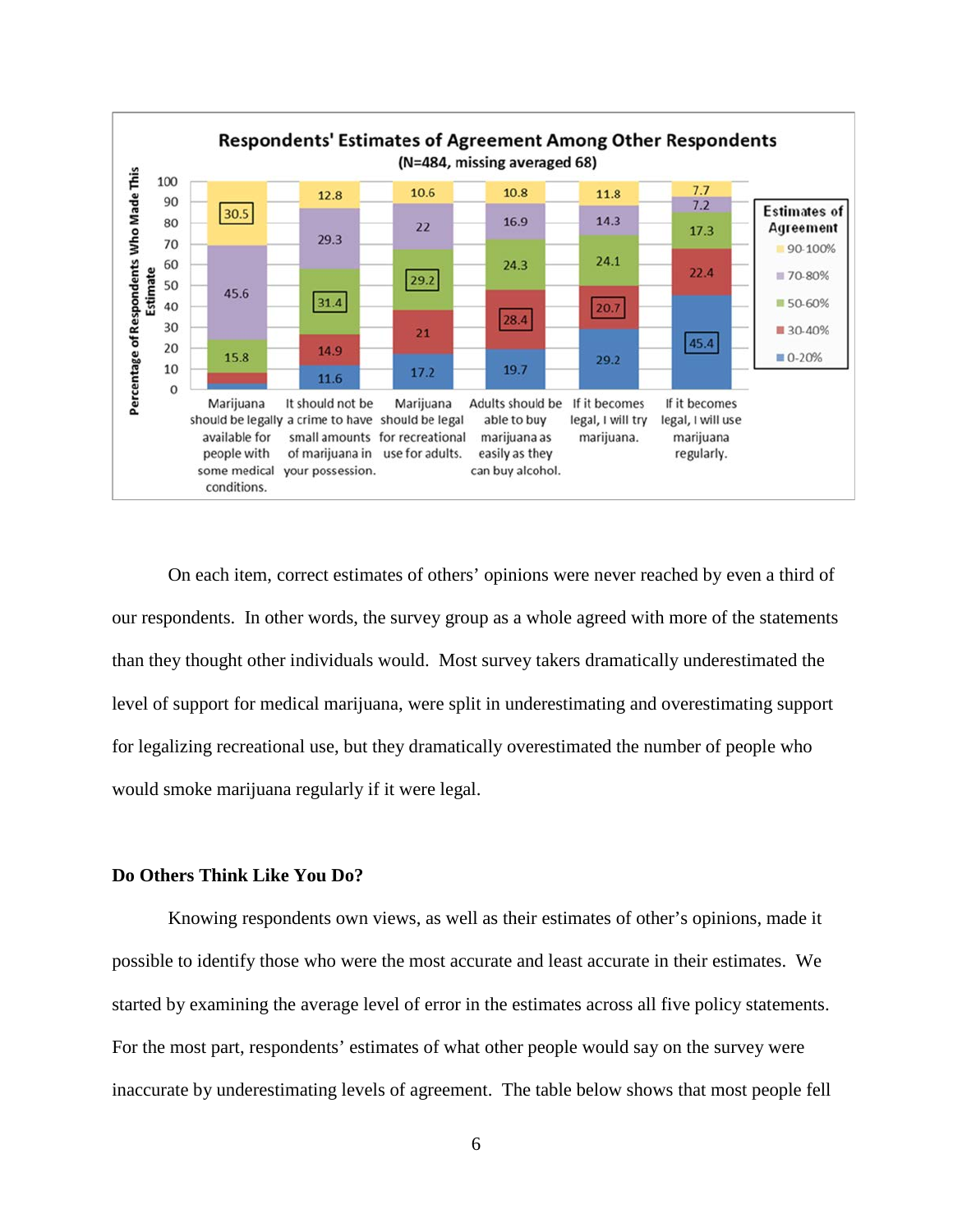into the middle ranges when averaging their errors across the items. Only 16.2% of those surveyed predicted averages within 20% of the actual level of agreement. At the opposite end, 12.6% of respondents were very inaccurate by virtue of making estimates that averaged over 60% below the actual level of agreement.

| <b>Average Level of Error</b><br><b>Across Estimates</b> |                     |  |  |  |  |  |  |  |  |  |
|----------------------------------------------------------|---------------------|--|--|--|--|--|--|--|--|--|
| Error Level                                              | % of<br>Respondents |  |  |  |  |  |  |  |  |  |
| Within 20%                                               | 16.2                |  |  |  |  |  |  |  |  |  |
| 20-40% low                                               | 40.0                |  |  |  |  |  |  |  |  |  |
| 41-60% low                                               | 31.2                |  |  |  |  |  |  |  |  |  |
| Over 60% low                                             | 12.6                |  |  |  |  |  |  |  |  |  |

Comparing the strength of respondents' own opinions on the 0-6 point scale to the accuracy of their estimates of others' opinions can tell us how much the respondents believed that their views were supported by others. Given the high levels of support for change, the more statements a respondent agreed with, the more they were supported by others and the more accurate were their estimates of other people's opinions. But, as is also shown in the table below, respondents who did not agree with any of the policy statements also made very low estimates of how many other people would agree with those statements. Nearly half of them estimated 60% too low. Similarly, more than half of those agreeing with only one statement estimated agreement to be more than 40% below the actual level. This is to say that those who had the highest level of opposition to changes also made the mistake of thinking their views were widely shared.

At the opposite end of the continuum, those agreeing with all six statements also felt their views were widely shared by others. Like those who rejected all or most change, those that endorsed most or all change felt their views were shared by others. But the strongest supporters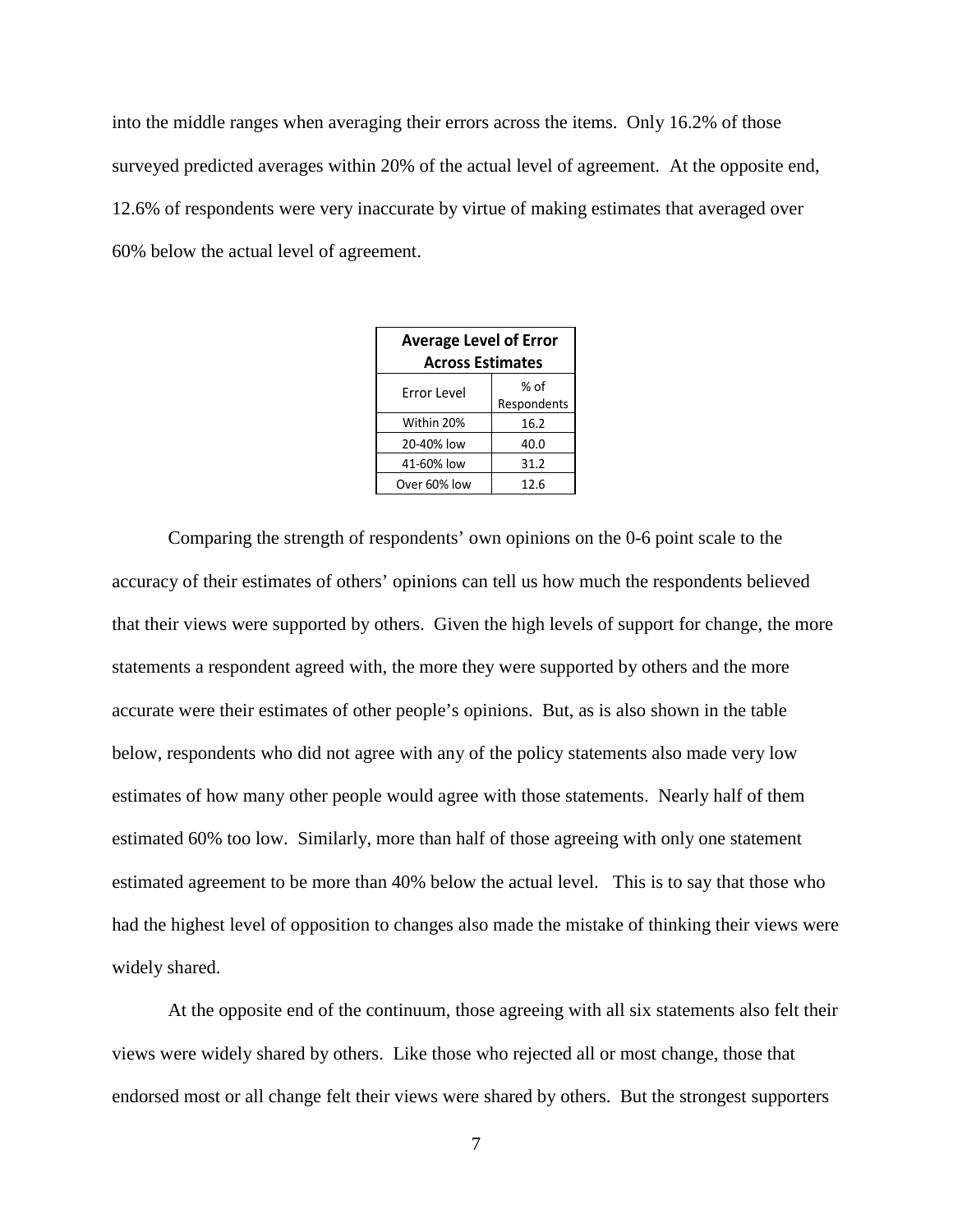of change also made the most accurate estimates of other people's opinions. Nearly 70% of their estimates were within 20% of the reality. Only 6.4% of respondents agreed with all six statements, but they were the best judges of others' opinions. Those who agreed with five statements also estimated quite well, with about three quarters of them making estimates within 40% of reality.

| <b>Average Error in Percent for Estimating Others Opinions</b> |                                  |     |       |       |       |       |       |  |  |  |  |  |  |
|----------------------------------------------------------------|----------------------------------|-----|-------|-------|-------|-------|-------|--|--|--|--|--|--|
| by Respondents Level of Agreement Across Statements            |                                  |     |       |       |       |       |       |  |  |  |  |  |  |
| Average Error                                                  | Number of Statements Agreed with |     |       |       |       |       |       |  |  |  |  |  |  |
|                                                                | 0                                | 1   | 4     | 5     | 6     |       |       |  |  |  |  |  |  |
| Within 20%                                                     | 12.1%                            | 8%  | 12.7% | 13.2% | 9.5%  | 20.4% | 67.9% |  |  |  |  |  |  |
| 20-40% low                                                     | 15.2%                            | 35% | 36.4% | 42.1% | 52.4% | 53.7% | 21.4% |  |  |  |  |  |  |
| 41-60% low                                                     | 27.3%                            | 30% | 43.6% | 39.3% | 34.5% | 25.9% | 10.7% |  |  |  |  |  |  |
| Over 60% low                                                   | 45.5%                            | 27% | 7.3%  | 5.3%  | 3.6%  | 0%    | 0%    |  |  |  |  |  |  |

So the surveys show that those with the strongest opinions (i.e. those who agreed with 0 or 1 statement, and those who agreed with 5 or 6 statements) tended to feel that other people would agree with them. Those that disagreed with all statements thought many more people shared their views than actually did. People who agreed with most statements also felt that other people would agree with the statements. In actuality, most people *did* agree with at least half of the statements, so those who agreed with more statements were more accurate in their estimates.

There are some possible explanations for this phenomenon. Those with strong opinions (in agreement or disagreement) might often be around other people who share their opinions. This would lead them to believe that most people in the general population agree with them. In contrast, those with more neutral opinions may have more mixed social groups and therefore estimate agreement levels more neutrally. Alternatively, those who agree with most statements may be particularly passionate about legalization of marijuana and may, therefore, be more well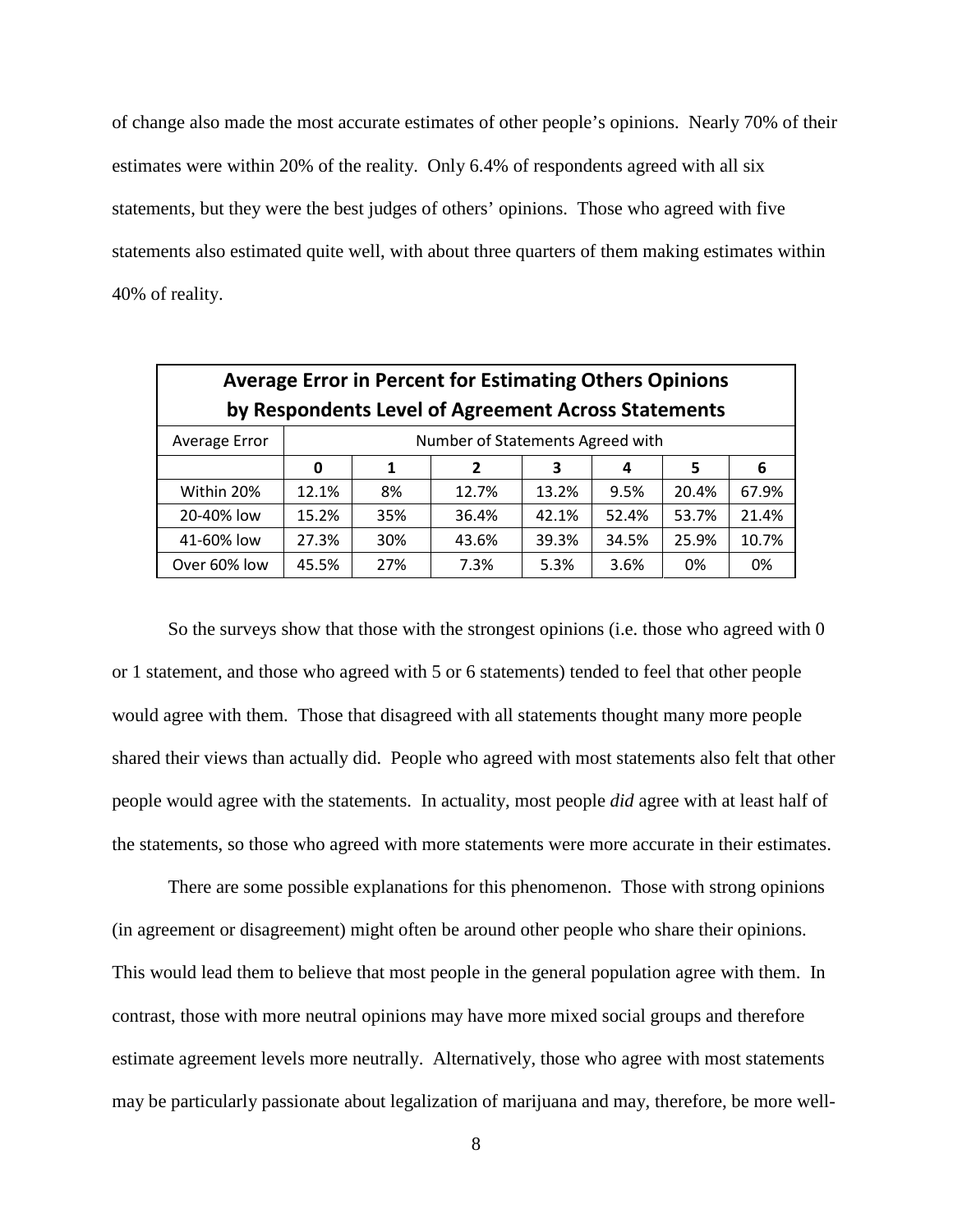informed about the current public stance on the issue, helping them make more accurate estimates.

#### **Conclusion**

Twenty years ago, few people would have thought that the legal status of marijuana would be in such a state of flux across the country today. That alone makes public policy in this area a fascinating case study. In New York, even prior to our survey, the Governor announced support for a limited program allowing use of marijuana for medical reasons. Against this background of change, however, many are carefully watching states where major policy changes have already occurred.

Our survey here is consistent with other opinion studies which have documented support for change, including findings that medical marijuana is endorsed by an overwhelming majority, and legalization for recreational use is supported by approximately half of those asked. But those facts do not seem widely understood. This survey has shown that the vast majority of people tend to underestimate the strength of other people's support for marijuana policy change. We also found, however, that those with the most extreme views, either in support of marijuana policy change or against it, are likely to think that everyone else agrees with them. This may make the debate about marijuana policy more polarized than it needs to be.

Indeed, our survey as well as other research would lead us to expect that this debate is now more likely to be met with ambivalence than by strong feelings. Few people expect they would use marijuana regularly even if that were legal but few also see no need for any change at all. So, to the extent that the public influences policy, it seems likely that greater understanding of the opinions of others and learning from the experiences of places where policy changes have occurred will be needed to move the public off of its middling position.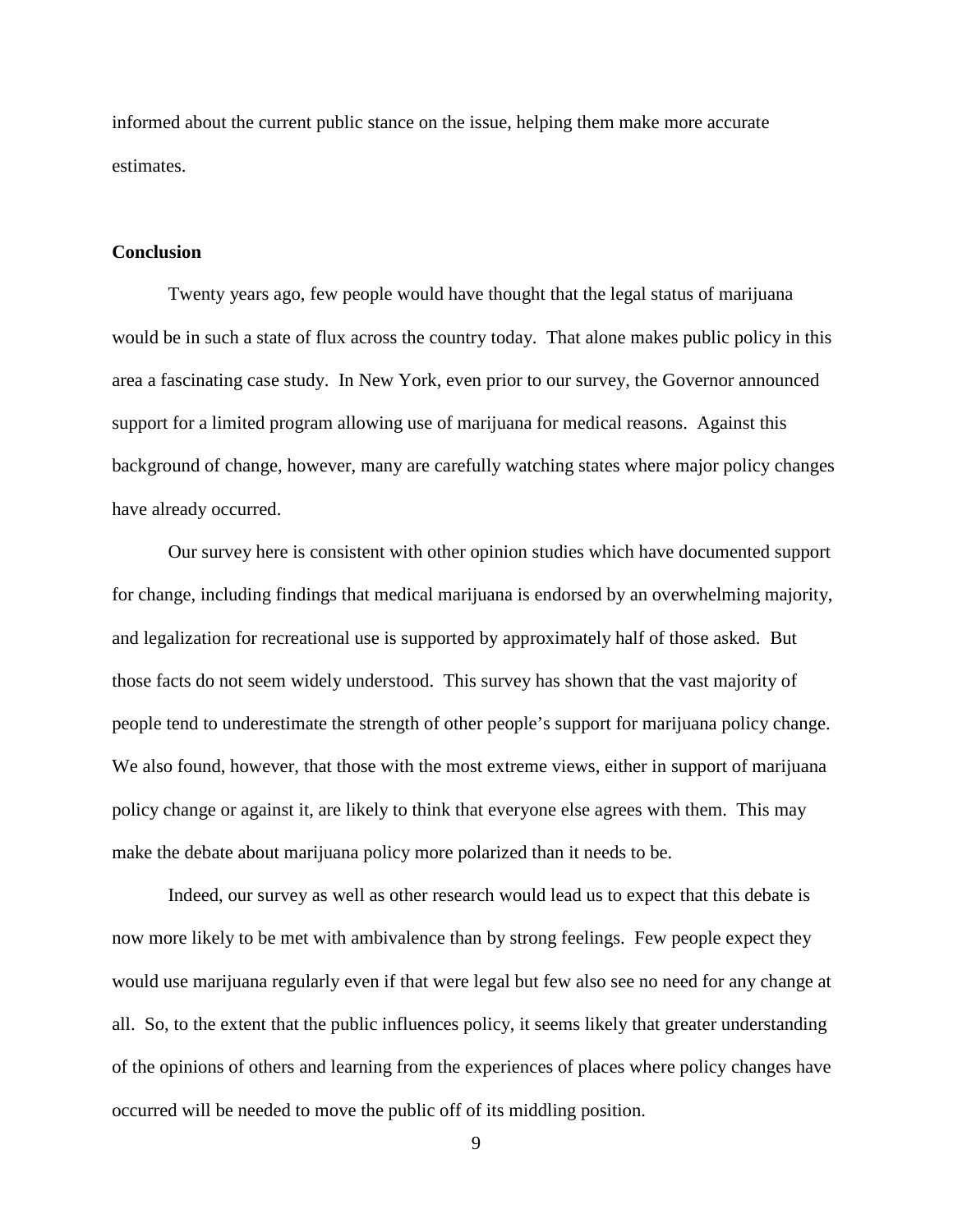# **Appendix A**

# **CPSI Innovation Festival Survey**

### **Thank you for your help with this brief survey.**

Please check the appropriate box.

|                | Agree | Disagree |                                                                                 |
|----------------|-------|----------|---------------------------------------------------------------------------------|
| 1.             |       |          | Marijuana should be legally available for people with some medical conditions.  |
| 2.             |       |          | It should not be a crime to have small amounts of marijuana in your possession. |
| $\mathfrak{Z}$ |       |          | Marijuana should be legal for recreational use for adults.                      |
| 4.             |       |          | Adults should be able to buy marijuana as easily as they can buy alcohol.       |
| 5.             |       |          | If it becomes legal, I will try marijuana.                                      |
| 6.             |       |          | If it becomes legal, I will use marijuana regularly.                            |

7. Have you ever smoked cigarettes? \_\_\_\_\_\_ 8. Do you regularly drink alcohol? \_\_\_\_\_\_

- 9. What is your highest level of education? 2012 10. Do you have children? (ex-high school, some college, BS, MS, PhD, etc.)
- 

11. What is your age? \_\_\_\_\_\_yrs. 12. What is your gender? Male\_\_\_\_ Female\_\_\_\_\_\_

13. What town or city do you live in? \_\_\_\_\_\_\_\_\_\_\_\_\_\_\_\_\_\_\_\_\_\_\_\_\_\_\_\_\_ =====================================================================================

The results of this survey, as well as other researcher papers done at the Center for Public Safety Initiatives (CPSI) will be available on our web page. You can find them at [www.rit.edu/cpsi](http://www.rit.edu/cpsi) and clicking on **"Our Work."** 

# **(Back Side of Page)**

# **What percentage of other respondents do you think agreed with the following statements?**

Circle your best estimate.

|  |  |  | %%%%%%%%%%% |  |  |
|--|--|--|-------------|--|--|
|  |  |  |             |  |  |

| 1.               | $\Omega$ | 10 | 20 | 30 | 40 | 50 | 60 | 70 | 80 | 90 | 100 | Marijuana should be legally available for people with some<br>medical conditions.  |
|------------------|----------|----|----|----|----|----|----|----|----|----|-----|------------------------------------------------------------------------------------|
| 2.               | $\Omega$ | 10 | 20 | 30 | 40 | 50 | 60 | 70 | 80 | 90 | 100 | It should not be a crime to have small amounts of marijuana in<br>your possession. |
| 3.               | $\Omega$ | 10 | 20 | 30 | 40 | 50 | 60 | 70 | 80 | 90 | 100 | Marijuana should be legal for recreational use for adults.                         |
| $\overline{4}$ . | $\Omega$ | 10 | 20 | 30 | 40 | 50 | 60 | 70 | 80 | 90 | 100 | Adults should be able to buy marijuana as easily as they can<br>buy alcohol.       |
| 5.               | 0        | 10 | 20 | 30 | 40 | 50 | 60 | 70 | 80 | 90 | 100 | If it becomes legal, I will try marijuana.                                         |
| 6.               | 0        | 10 | 20 | 30 | 40 | 50 | 60 | 70 | 80 | 90 | 100 | If it becomes legal, I will use marijuana regularly.                               |